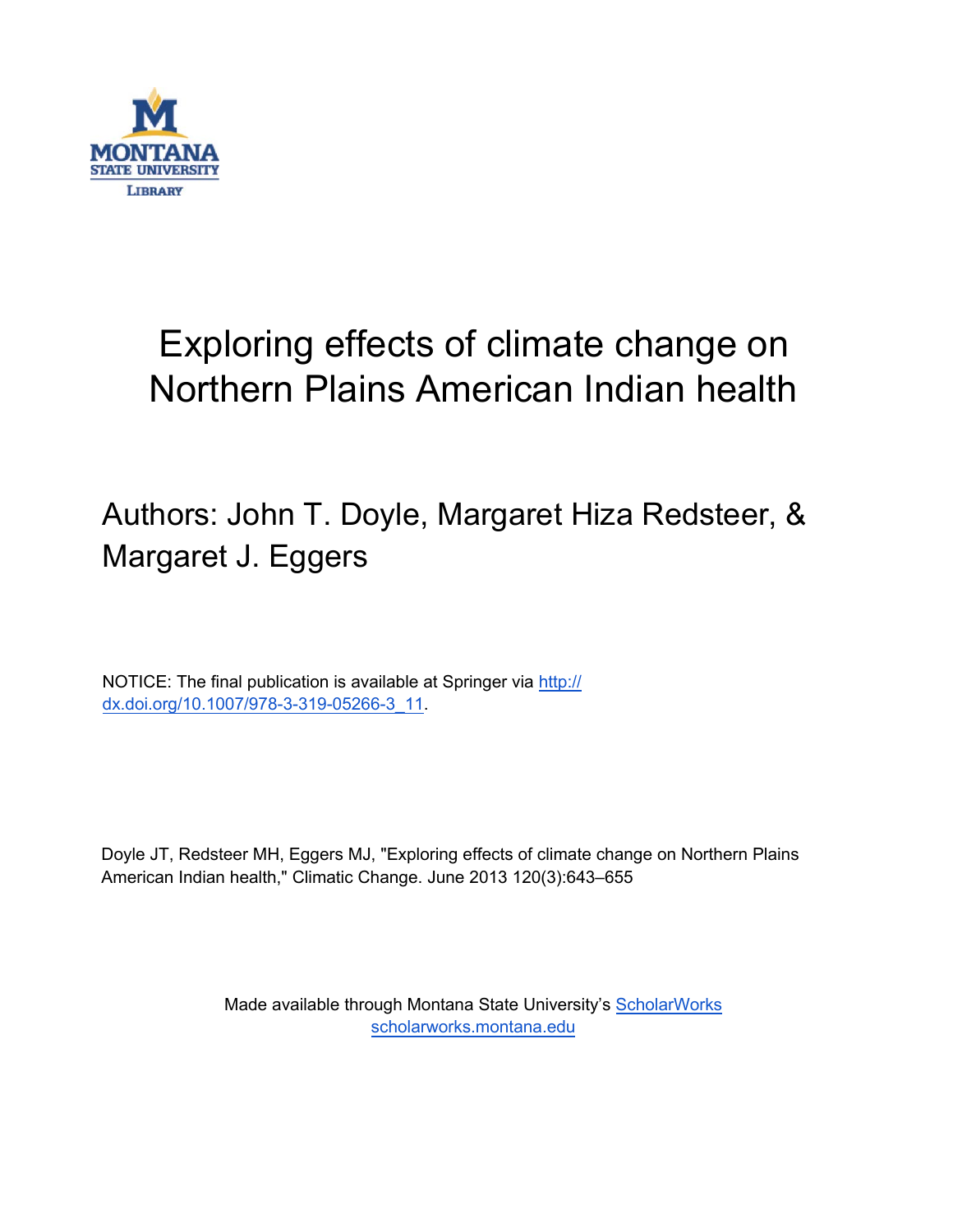## Exploring effects of climate change on Northern Plains American Indian health

## John T. Doyle • Margaret Hiza Redsteer • Margaret J. Eggers

J. T. Doyle Crow Water Quality Project, Little Big Horn College, 8645 S. Weaver Drive, Crow Agency, MT, USA J. T. Doyle Apsaalooke Water and Wastewater Authority, Crow Agency, MT, USA J. T. Doyle Crow Environmental Health Steering Committee, Crow Agency, MT, USA J. T. Doyle : M. H. Redsteer Crow Tribal member, Crow Reservation, MT, USA M. H. Redsteer US Geological Survey Flagstaff Science Campus, Flagstaff, AZ, USA M. J. Eggers Little Big Horn College, 8645 S. Weaver Drive, Crow Agency, MT 59022, USA

M. J. Eggers Microbiology Department/CBE, Montana State University Bozeman, PO Box 173980, Bozeman, MT, USA

### **Abstract**

American Indians have unique vulnerabilities to the impacts of climate change because of the links among ecosystems, cultural practices, and public health, but also as a result of limited resources available to address infrastructure needs.OntheCrow Reservationinsouth-central Montana, a Northern Plains American Indian Reservation, there are community concerns about the consequences of climate change impacts for community health and local ecosystems. Observations made by Tribal Elders about decreasing annual snowfall and milder winter temperatures over the 20th century initiated an investigation of local climate and hydrologic data by the Tribal College. The resulting analysis of meteorological data confirmed the decline in annual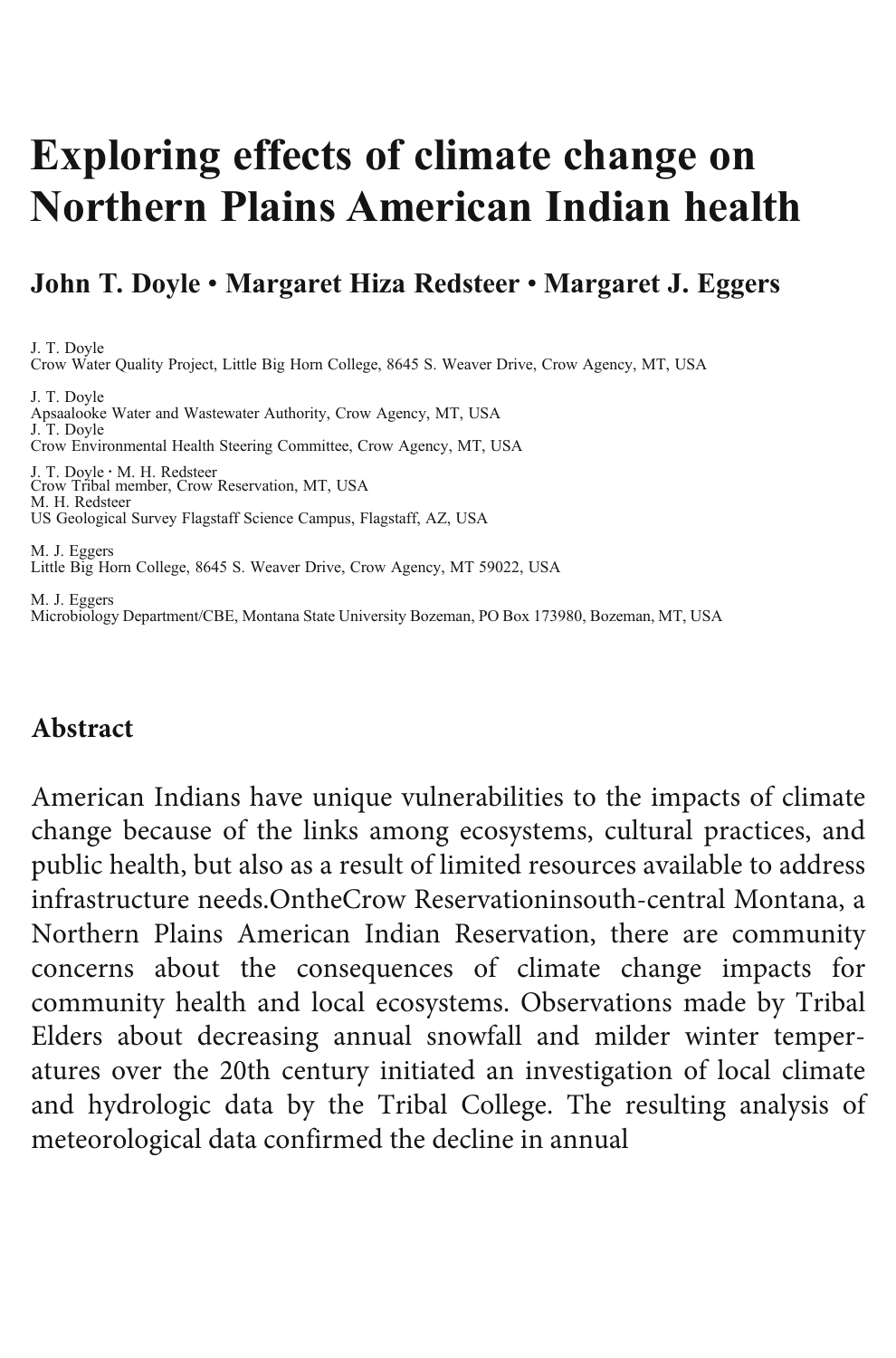<span id="page-2-0"></span>snowfall and an increase in frost free days. In addition, the data show a shift in precipitation from winter to early spring. The number of days exceeding 90  $\degree$ F (32  $\degree$ C) has doubled in the past century. Streamflow data show a long-term trend of declining discharge. Elders noted that the changes are affecting fish distribution within local streams and plant species which provide subsistence foods. Concerns about warmer summer temperatures also include heat exposure during outdoor ceremonies that involve days of fasting without food or water. Additional community concerns about the effects of climate change include increasing flood frequency and fire severity, as well as declining water quality. The authors call for local research to understand and document current effects and project future impacts as a basis for planning adaptive strategies.

#### 1 Introduction

Climate change impacts present distinct risks to human health throughout Indian country. Although documented in Alaska (Brubaker et al. [2011a](#page-12-0)) and the Southwest (Redsteer et al. [2013a,](#page-13-0) [b;](#page-13-0) Redsteer et al. [2010\)](#page-13-0), these issues are not as well researched for Northern Plains Tribal communities. To address this data gap, observations of Crow Tribal elders in addition to changes in monitored temperature, precipitation and streamflow in the Little Bighorn River valley, Montana are provided. Located in south central Montana, the Crow Reservation encompasses 2.3 million acres, including three mountain ranges and three large river valleys. Approximately 8,000 of the 11,000+ Tribal members reside on the Reservation, primarily along the rivers and creeks. The majority of communities, including the "capital" town of Crow Agency, are situated in the Little Bighorn River valley (Fig. 1). The Crow language is still widely spoken and many cultural traditions continue to be practiced today. Water is one of the most important natural resources to the Crow community and has always



Fig. 1 Map delineating Crow Reservation (in yellow) and proximity to Hardin, MT where meteorological data for the study was collected, 15 miles northwest of Crow Agency, MT. The Reservation is southeast of Billings, MT, with the Reservation's southern border on the Montana-Wyoming State boundary. (Map prepared by Eggers; inset courtesy US Department of Agriculture [2013](#page-13-0))

**Crow Reservation, Montana**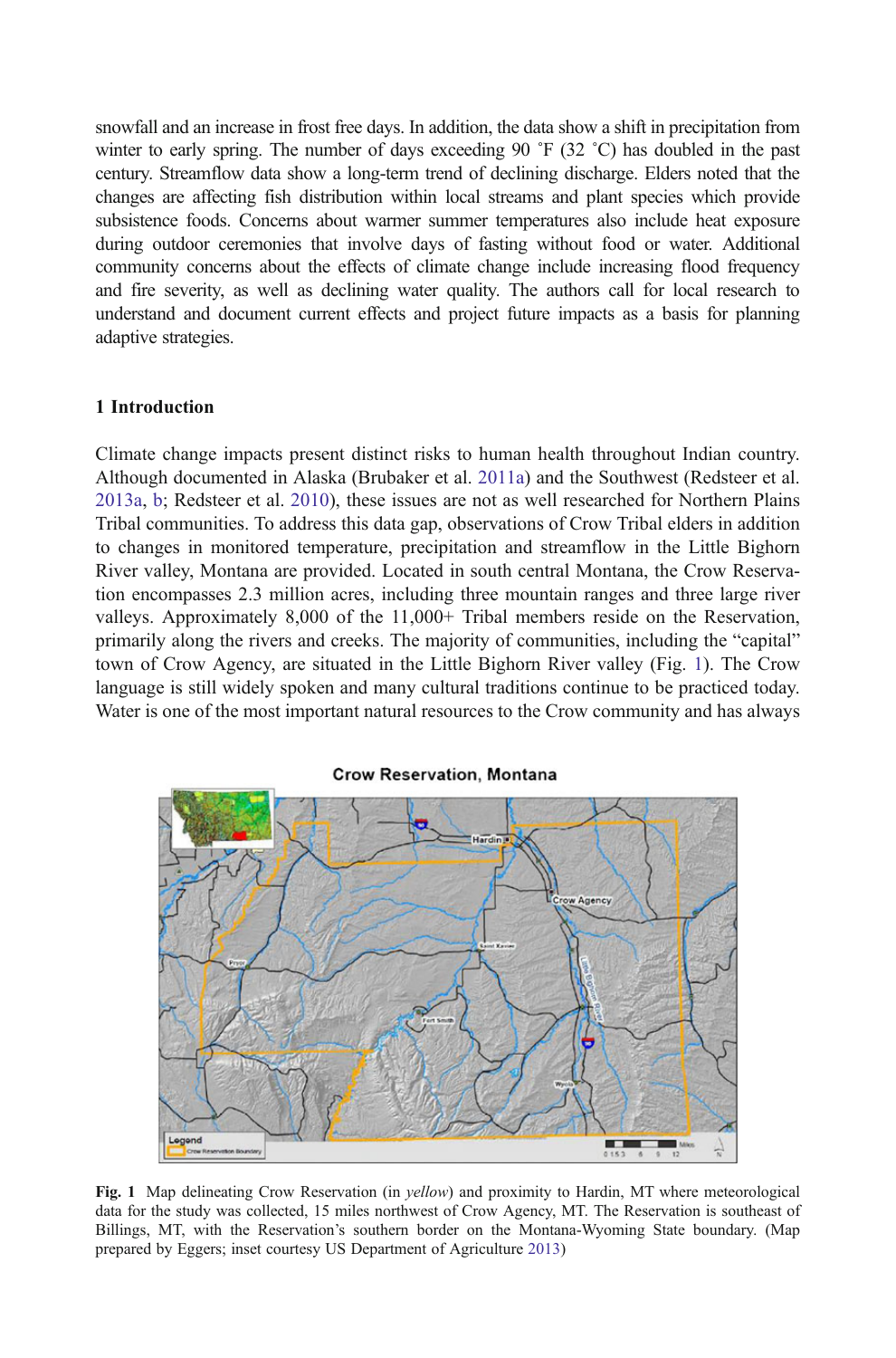been held in high respect among Tribal members. River and spring waters are still used in many ceremonies (Knows His Gun McCormick et al. [2012\)](#page-13-0).

The observations of local climate changes are those made by first author John Doyle, a Tribal Elder, and reflect experiences he and his peers have had over a span of many years. Additionally, other Elders shared their observations with Doyle for this article,<sup>1</sup> or contributed to discussions at meetings of the Crow Environmental Health Steering Committee (Cummins et al. [2010a,](#page-12-0) [b\)](#page-12-0). To compare and integrate the changes observed by the community with existing monitoring data, analyses were conducted of the local National Weather Service records as well as the US Geological Survey discharge data for the Little Bighorn River. Local knowledge and these physical measurements were in agreement, and provided complementary insights. This process has triggered further community discussions about potential impacts on water quality, forest and rangeland resources, subsistence foods and public health. Challenges facing these communities are broad in scope and demonstrate the need for vulnerability assessments and planning to reduce current and future climate-related health impacts.

#### 2 Crow elder observations

Community Elders have observed long-term changes in the local climate, including declining winter snowfall, milder winters and warmer summers. Elders from all Districts of the Reservation remember that the ground used to be covered in deep snow and stayed frozen from November to March—while today the prairies are bare grass for much of the winter (S Young, J Doyle, personal communication, 2007; D Small, MA LaForge, K Red Star, D Yarlott, UJ Bear Don't Walk, personal communications, 2013). Sometimes the snow was so deep that it was a real struggle to feed cattle (D Small, personal communication, 2013). Children could ice skate throughout the winter; now winter days are often above freezing (S Young, personal communication, 2012). Even Tribal members in their thirties note that winters are not as cold as when they were children (W Red Star, V Buffalo, personal communications, 2013). Every spring, massive ice jams on the Little Bighorn River used to break up and scour out the river bottom and banks; today the ice is thin by early spring and what remains melts quietly away (J Doyle, personal communication, 2012). A locally important mountain spring, visited repeatedly over the years, has been steadily moving downslope, causing concern that the water table has been dropping due to reduced snowfall (J Doyle, personal communication, 2013).

Elders note that climate changes are affecting subsistence food plants, especially berries. (See also Lynn et al. [2013\)](#page-12-0). Many species of berries have long been gathered as staple foods, including juneberries, chokecherries, elderberries and buffalo berries. Now these shrubs and trees sometimes bud out sufficiently early in the spring that they are vulnerable to subsequent cold snaps that kill the blossoms, so they never fruit. In years that shrubs bear fruit, the timing has changed: chokecherries used to ripen after the juneberries, and now they ripen at the same time (V Buffalo, personal communication, 2013). Elderberries in the mountains now ripen in July instead of in August (J Doyle, personal communication, 2013). Buffalo berries were traditionally harvested after the first frost, as freezing sweetened the berries. Now buffalo berries are dried out before the first frost hits, so are no longer worth gathering (L Medicine Horse, personal communication, 2013). Additionally, some trees now come out of dormancy during mid-winter warm spells, and die when the temperature drops below freezing again. Similar trends in the phenology of lilacs and honeysuckle have been

<sup>&</sup>lt;sup>1</sup> The eight named Tribal Elders and two younger Tribal members who provided comments specifically for this article all agreed to the use of their names.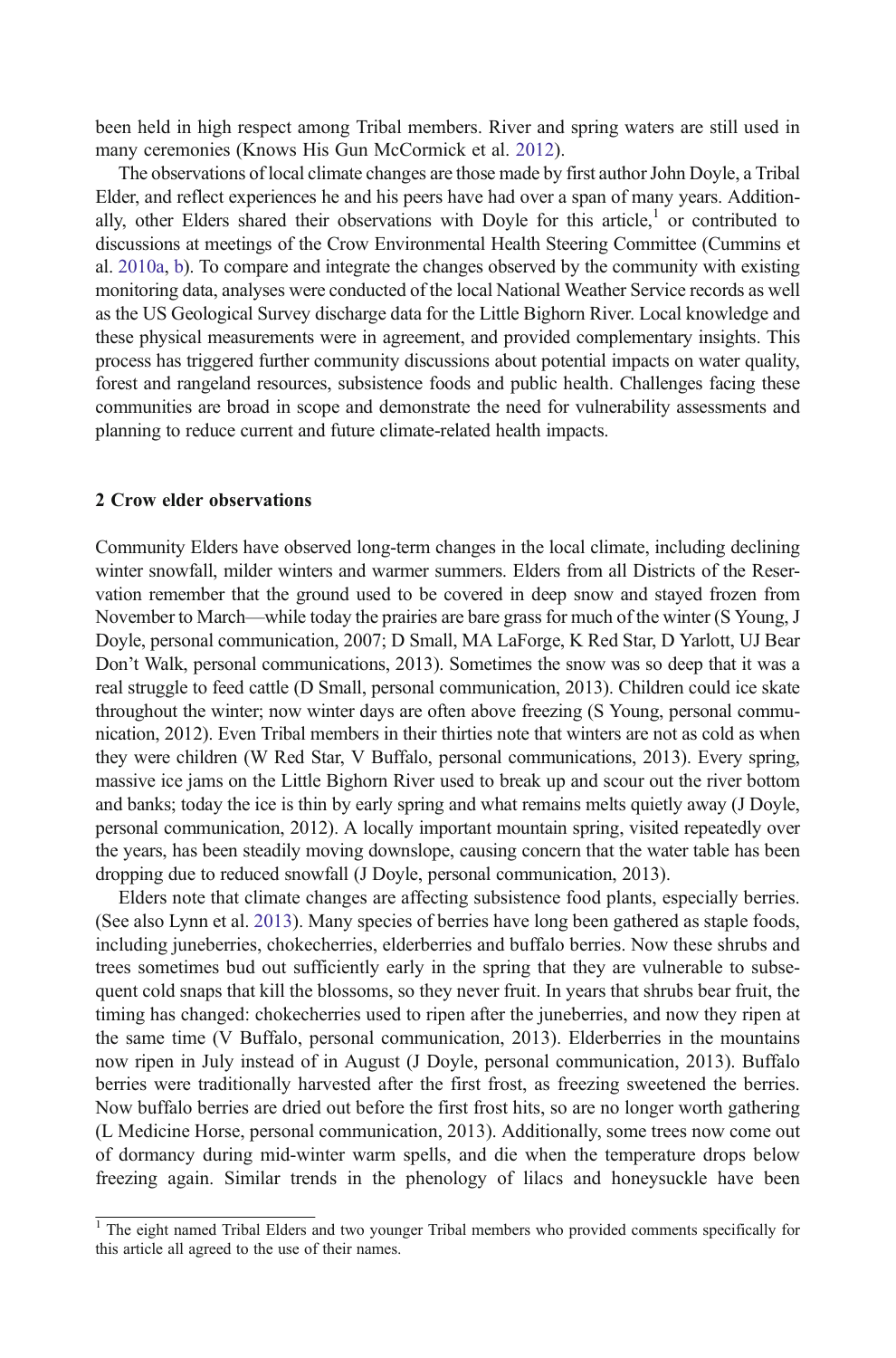observed by the Western Regional Phenological Network: spring bloom dates in the 1980s– 1990s were 5 to 10 days earlier than they were in the 1960s–1970s. This shift is attributed to warming spring temperatures in western North America by  $2^{\circ}$  to 5 °F ( $1^{\circ}-3$  °C) during the period of observation (Cayan et al. [2001](#page-12-0)).

Ceremonial practices are being affected by high temperatures. In May and June, sundances are held; these are three- or four-day outdoor events during which the participants fast, dance and pray. One older sundance chief, who for decades has led this ceremony near Crow Agency every Father's Day weekend, notes that the June weather has gotten progressively hotter and therefore the sundance has become increasingly difficult for fasting participants. He remarked that the cattails, which community members bring to participants for relief from the heat, used to average 6 ft in length, and are now only about 3 ft long (L Medicine Horse, personal communication, 2013). Cattail (Typha latifolia) vigor, including both root and shoot biomass, has been found to decline with increasing soil dryness (Asamoah and Bork [2010\)](#page-12-0). Other traditional sundancers have concurred that dancing has become tougher with progressively hotter summer weather (L Kindness and anonymous Crow Environmental Health Steering Committee member, personal communications, 2013).

The river ecosystems appear to be warming in parallel with surface temperatures, as has been documented both nationally and globally (NCADAC [2013\)](#page-13-0). Reduced stream flows and warmer summers, in addition to increased agricultural non-point source pollution, is affecting the Little Bighorn River. Apparent impacts to fish and other aquatic species include changes in brown trout location, a species that prefers cooler waters. Although these trout used to be found at the tributary mouth of the Little Bighorn River, near Hardin, they are now more than 35 miles upstream (A Birdinground, personal communication, 2010). Recently, bass have been observed in the lower Little Bighorn River, where they never lived before. Catfish with skin lesions have been caught. Freshwater mussel and frog populations have declined. These observations, along with knowledge of river contamination, have caused some families to give up subsistence fishing (J Doyle, personal communication, 2010). Others note declining fish populations, and believe the changes in climate are a contributing factor (V Buffalo, personal communication, 2013).

#### 3 Confirmation of Elders' observations of recent climate change using monitoring data

The Elders' observations discussed in the previous section were compared to climate and hydrologic data available for the Crow Reservation and vicinity, as well as published regional climate trend information. While observational data are perhaps more subjective and less quantitative than monitored precipitation and streamflow, they have the potential to contribute greatly to understanding what ecosystem changes may be occurring as a result of multiple stressors, including climate change. They also provide information in regions where data are limited. The Reservation is part of the ancestral homelands of the Crow people, and so existing relationships with and uses of plants, game and water resources go back many generations. Parallel observations by Elders from all the Districts of the Reservation, such as of declining snowfall, provide multiple data points and are invaluable in the absence of SnoTel sites on the Reservation. Their observations are also particularly relevant to daily life, illuminating for instance how climate change is impacting food supply, cultural activities and human health.

Climate and hydrologic analyses were focused on the Little Bighorn River valley of the Crow Reservation, which includes the majority of the Reservation's population. Stream flow records for the Little Bighorn River were used because it flows north through the entire Reservation, passing through Crow Agency, before joining the Bighorn River at Hardin (Fig. [1\)](#page-2-0). Weather station data were selected based on station history, completeness and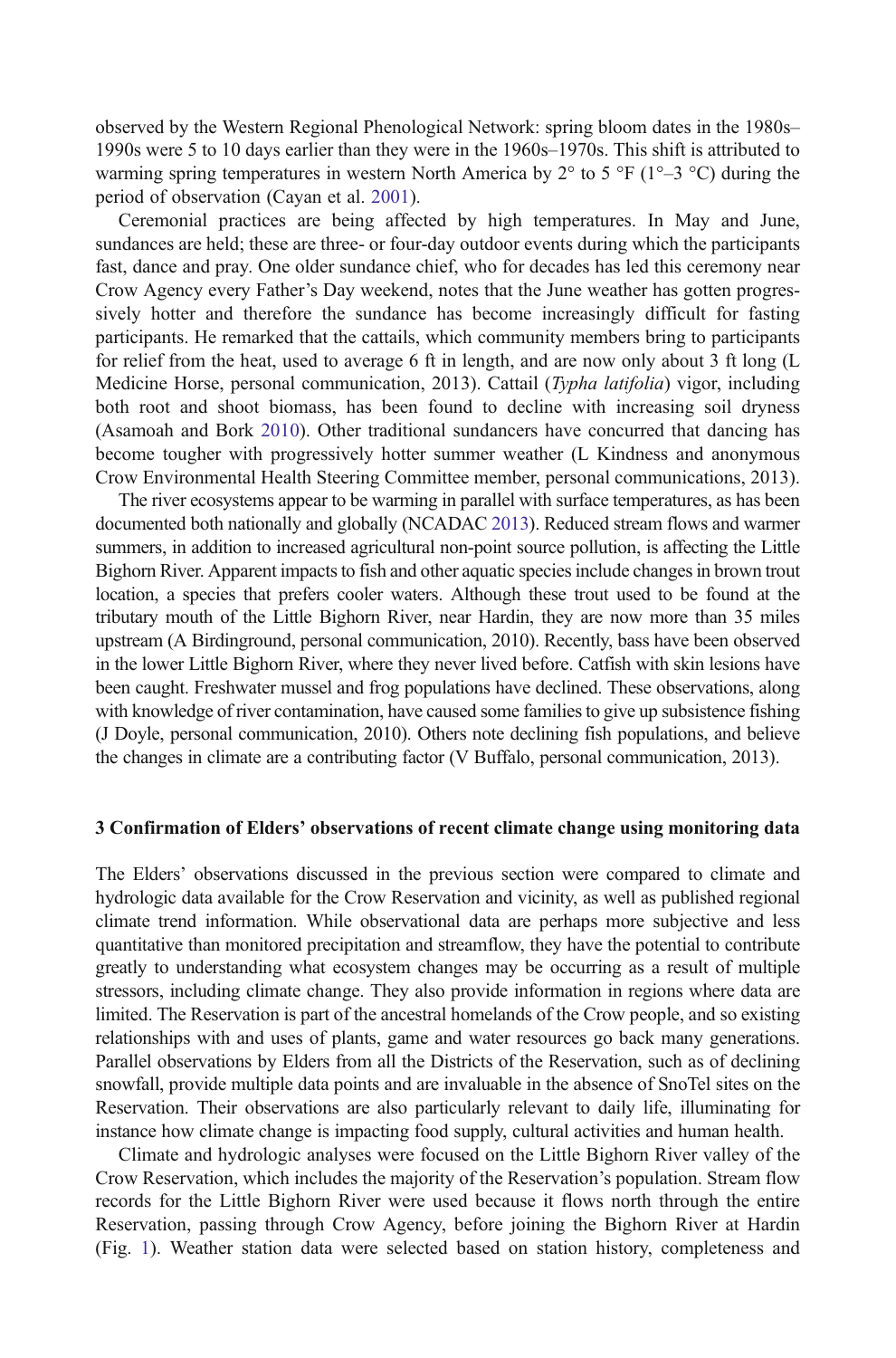appropriateness of records that would elucidate local changes to the Little Bighorn River valley near Crow Agency, Montana.

Hardin and Crow Agency weather station data were combined in this evaluation in order to provide a more complete history of changes that have occurred over the longest period of time (National Climate Data Center [2013\)](#page-13-0). These data were supplemented by information on trends in precipitation and temperature from Montana's Climate Division 5 (MT CD5), which covers south-central Montana, including all of the Crow Reservation as well as counties to the west and north (Supplement Documents I and II). Other available weather data relevant to the Crow Reservation are limited. There are no other weather stations within the Little Bighorn River valley with sufficiently complete data to be worth analyzing, nor in nearby river valleys within 75 km of Crow Agency, Montana (Supplement Table I). Crow Agency data collection began operation in 1897, has reasonably complete data and is in a small rural community that has had no urban growth (0 %). However, the Crow Agency weather station was discontinued more than 20 years ago, limiting the usefulness of its data for an analysis of recent changes. Hardin, located 15 miles northwest of Crow Agency, began collecting data in 1909. Although the early record is missing much of the 1920s and 1930s, it has a nearly complete record of precipitation, temperature and snowfall from July 1948 to today (March 2013). The town of Hardin has had a negligible urban growth rate (2 %) over the past 75 years, hence urban growth is highly unlikely to have had a substantial impact on the weather data. The site is in an agricultural valley in the NOAA's Climate Division 5, south-central Montana. This weather station is 2905' (881 m) above sea level, and is located on the alluvial plain of the Bighorn River (Fig. [1\)](#page-2-0).

Seasonal temperature variations in the Little Bighorn River valley are extreme, consisting of bitterly cold winters and very hot summers. These variations are reflected in the station data that show temperatures vary from  $-40$  °F ( $-40$  °C) in January and February, to above 100 °F (38 °C) in July and August, with an annual mean of 48.3 °F (9.1 °C). The number of days per year exceeding marked temperature thresholds has increased substantially from 1897 to 2012 (Fig. 2). The number of days per year exceeding 100 °F is highly variable. The



Fig. 2 Number of days per year with temperature exceeding 90 °F (32 °C) has doubled in the past century in Hardin and Crow Agency, MT. Data from National Weather Service daily records (National Climate Data Center). The *red line* indicates a linear trend of increasing high temperatures based on the data. (A dip in temperature in the early 1990s corresponds to a cold period produced by the volcanic ash from eruption of Mt Pinatubo.)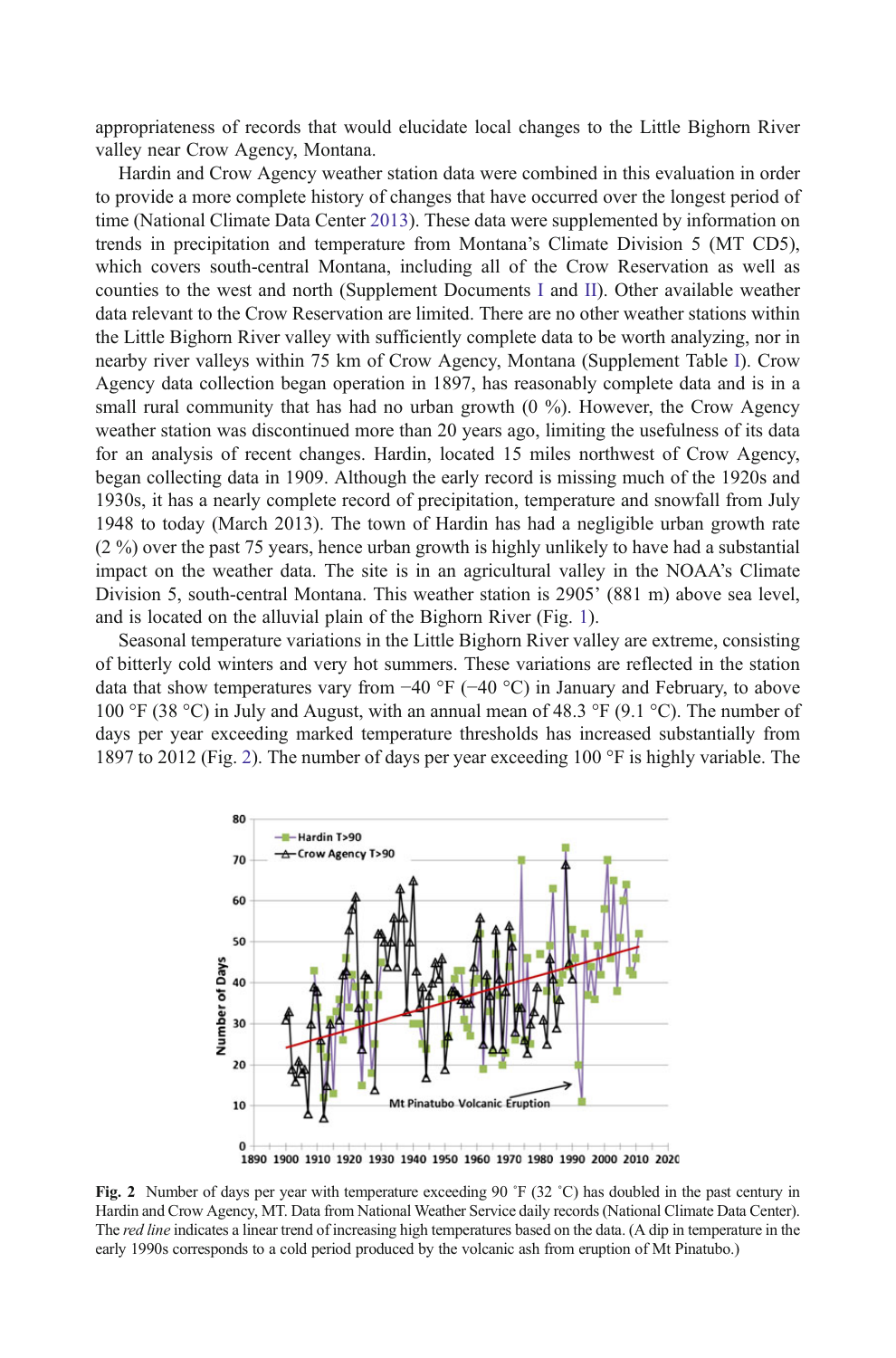decadal-average number of days per year exceeding 100 °F has doubled from 1900–1909 to 2000–2009 (Supplement Table II). The increase in high temperatures recorded does not coincide with any changes made to weather station operation, but is consistent with trends in increasing temperatures for Montana Climate Division 5 (CD5) (National Climate Data Center). Montana CD5 data show average monthly temperatures over the past 110+ years have been steadily warming for the summer months of June through September, by 0.1° to 0.2 °F per decade (Supplement Document I). The warming trend observed in monitoring data supports the accounts and observations of the Crow Tribal sundancers.

Additional warming trends in winter temperatures are readily apparent in the number of frost-free days (days exceeding 32 °F), which has increased by about 7.2 days per decade (Fig. 3). In the 1950s there were on average 178 frost-free days per year, whereas since 2000 there have been 213 such days. The number of frost-free days per year has important implications for ecosystems because cold winters are responsible for killing off pests, such as bark beetles (Evangelista et al. [2011](#page-12-0)). As warm season weather extends in length, pests can have more than one reproductive cycle, further increasing their numbers.

This increase in number of frost-free days is consistent with Montana CD5 data showing that over the past 110+ years, average temperatures for the months of January through March have been steadily increasing (by 0.2  $\degree$ F, 0.4  $\degree$ F and 0.5  $\degree$ F per decade respectively) (Supplement Document I). Elders' accounts that they used to be able to ice skate all winter long as children, and that the river ice was once much thicker in wintertime is consistent with these trends in cold temperatures observed in monitoring data.

Overall, Hardin's average temperature has increased from a mean of 45.6 °F in the 1950s to 50.1 °F since 2000. Average temperatures from the Crow Agency weather station records are nearly identical to the Hardin data for the years that collection occurred at both sites (Supplement Figure I).

These increases in average annual temperature and in the number of hot summer days and frost-free winter days, demonstrates that the climate changes projected by the draft National Climate Assessment (NCA) for the Northern Great Plains are already underway (National Climate Assessment and Development Advisory Committee (NCADAC) [2013](#page-13-0)).



Fig. 3 Number of frost free days per year in Hardin, MT, calculated from historic daily observations. (Data source: National Climate Data Center.)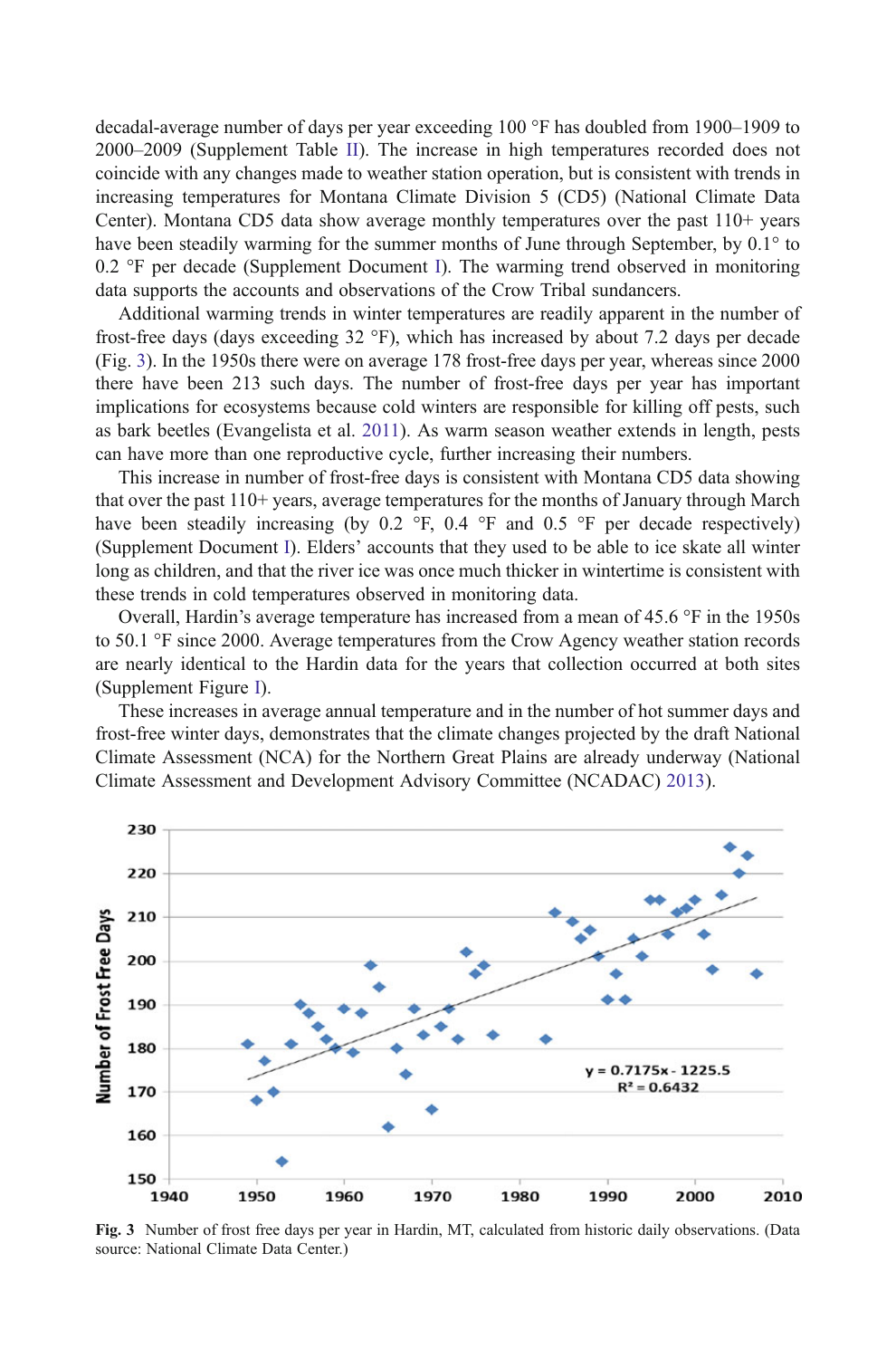

Fig. 4 Plot showing annual snowfall in millimeters from Hardin MT (1912–2012) and Crow Agency MT (1895–1990) observation sites, calculated in water years. The trendline is calculated from the average of measurements when both locations had measurements, and on the single site's measurements when only one station was operating. Years with more than 1 month of missing data were deleted from data plot, except for the earliest records. (Data source: National Climate Data Center.)

As temperatures warm, snowfall is likely to decrease because atmospheric temperatures are warm enough for precipitation to fall in a liquid rather than frozen state for a longer period during the year. Snowfall has decreased significantly in the region surrounding Hardin (Fig. 4). A similar trend in reduced snowpack has been documented for the Northern Great Plains in general, and for other parts of the western U.S. over the past half century (NCADAC [2013\)](#page-13-0). For Montana CD5, including the Crow Reservation, winter precipitation (December through March) has been declining on average 0.05" per decade since 1895 (Supplement Document II). This regional trend has serious implications for local ecosystems, local temperature trends, recharge of aquifers and summer runoff in local streams and river systems, and hence also for Crow Agency, whose municipal water source is the Little Bighorn River. Snow covers the surface with highly reflective water crystals that help keep the surface cool by reflecting the sun's heat back into the atmosphere. Snow melts slowly, and as a result, the moisture delivered as snow infiltrates the substrate more effectively than rain. Also, mountain snowpack melts slowly during spring and summer, reducing the likelihood of flooding and providing riparian areas and communities with a constant fresh water supply during the hot summer months when water is needed most. The decline in winter snow pack is not being made up during other seasons; average annual precipitation in MT CD5 has been declining by 0.11 per decade (Supplement Document II).

The Elders' observations of decreased annual snowfall is confirmed by the research of Stewart et al. [\(2005](#page-13-0)) that showed a trend towards an earlier onset of the spring runoff peak throughout western North America. In addition, the Elders' observations were confirmed by an analysis of streamflow data for the Little Bighorn River. The USGS gaging station 06289000 on the Little Bighorn River at State line near Wyola, Montana, measures discharge from a drainage area of 193 square miles in the Big Horn Mountains. The station is located where the river leaves the Big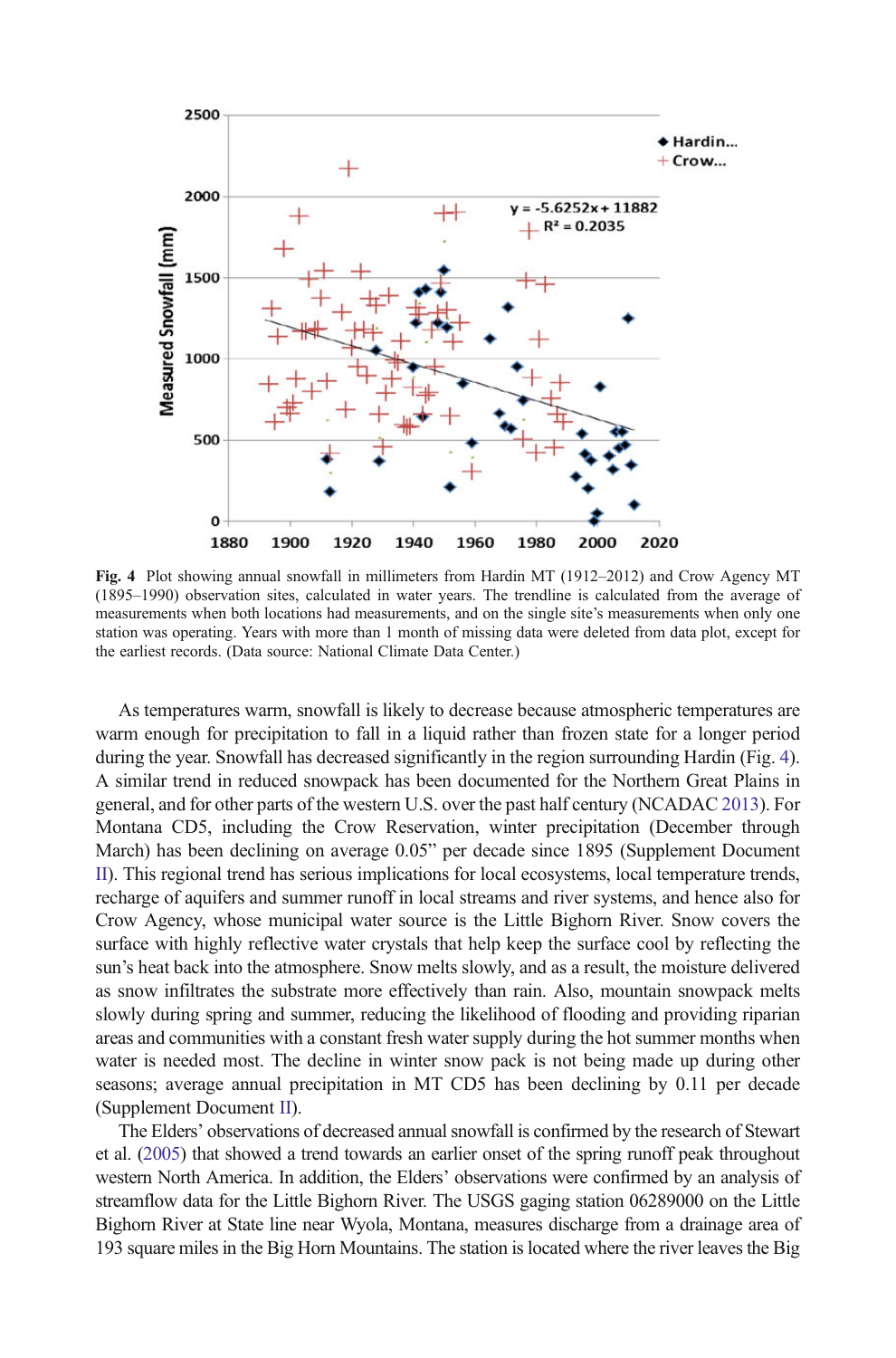<span id="page-8-0"></span>Horn Mountains and enters the valley floor, documenting flow before any significant withdrawals for agriculture or municipal uses. The river is a critical water source because it provides the municipal water source for Crow Agency and because the majority of the Tribe's population lives in the river valley. A US Geological Survey study of the Valley's groundwater resources found that the water in the Quaternary alluvium had a median total dissolved solids (TDS) concentration of 1,450 mg/L, while the median TDS concentration in the Judith River Formation was 1,000 mg/L (Tuck [2003\)](#page-13-0). The EPA Secondary Standard for TDS is 500 mg/L, hence these levels are considered objectionable for municipal drinking water (EPA [2013](#page-13-0)). Neither aquifer provides a viable alternative water supply for Crow Agency's municipal use.

To reduce the "noise" from interannual variability in the spring runoff hydrographs, decadal averages of discharge for each day during May and June were calculated for the available data for the Little Bighorn River gaging station (06289000). The 1980s and 2000s had the earliest spring runoff peak of all decades on record (Supplement Figure II) (USGS [2012\)](#page-13-0).

Decadal averages of monthly mean daily discharge from 1940 to 2009 were similarly calculated. Plotting these data show that the 1980s and 2000s had not only the earliest but also the lowest spring runoff of all decades on record (Fig. 5). If this pattern continues, it would be in agreement with research documenting the effects of warmer temperatures on decreased streamflow (Pederson et al. [2010](#page-13-0); McCabe and Clark [2005](#page-13-0)).

Recent devastating spring floods of the town of Crow Agency in 2007 and 2011 warrant examination of flood history to see if their frequency is increasing. The data show that the mean daily discharge for May 2007 was more than 100 cfs higher than any other May on record for the previous 70 years of streamflow data (Supplement Figure III). The USGS data document the well-remembered "epic" June 1978 flood, when the nearest gauging station on the Little Big Horn River (close to Hardin), set an all-time record of 11.78 ft, which was 3.78 ft above flood stage. The devastating 2011 flood, in which more than 200 homes were damaged, set a new gauging station record of 12.32 ft (Olp [2011;](#page-13-0) Thackeray [2011\)](#page-13-0) (Supplement Figure IV). Local oral history tells of a similarly major flood in the 1920s (Doyle, personal communication, 2012, citing Alice Yarlott Other Medicine). Note that high mean daily discharge of the Little Bighorn



Fig. 5 Monthly averages of daily mean discharge by decade for Little Bighorn River at State Line near Wyola, Montana (station 06289000). (Data source: USGS [2012](#page-13-0))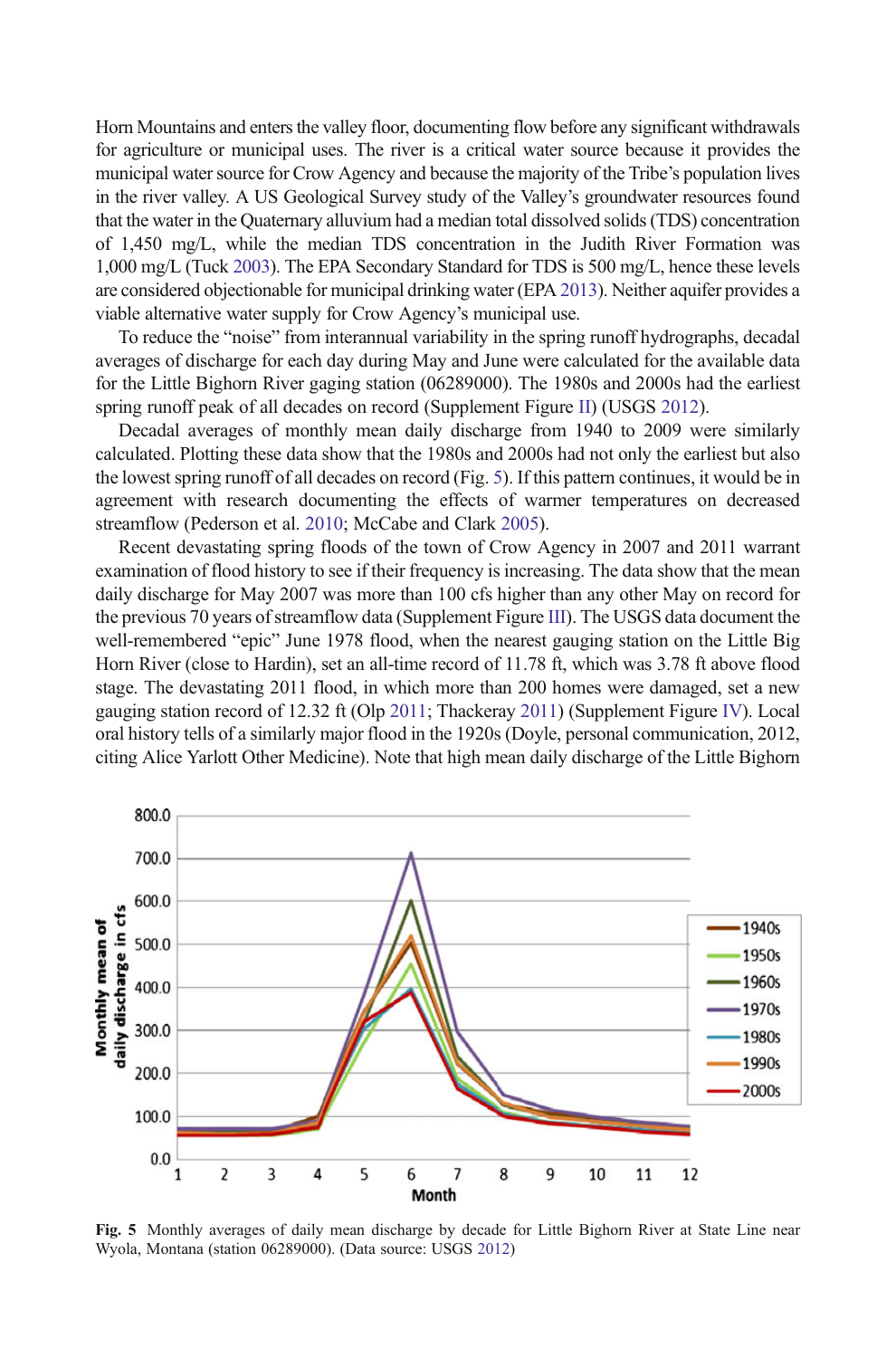River at State Line near Wyola, Montana (at station 06289000) for the month of June has not always resulted in flooding of Crow Agency. Over the past century, the town of Crow Agency has experienced severe floods about every 40 to 50 years, but the unusual early season flood in May 2007, followed closely by a more damaging flood in 2011, has raised community concerns about increased flood frequency and severity. Trends in CD5 data show a shift in precipitation from winter months to the spring (increasing in April). These trends may also contribute to the probability of spring floods.

The physical data sets available, the descriptions of climate and ecosystem change by Elders, and recent flooding and fire events on the Reservation are almost all in accordance with descriptions of current and predicted climate impacts described in the draft National Climate Assessment (NCA) in the chapters on the Great Plains, Native Lands and Resources, and Water Resources (NCADAC [2013](#page-13-0)). The additional information contributed by Crow Tribal Elders provides a better understanding of climate impacts and phenological changes experienced by the community, compared to what can only be cautiously surmised from the monitored climate and stream discharge data. These local data are an essential complement to regional predictions, especially when evaluating local ecosystem change and vulnerable communities (e.g. Patz and Olson [2006\)](#page-13-0). The draft NCA's prediction of increased annual precipitation for the Northern Great Plains is contradicted by both the local mountain stream discharge data and the MT CD5 data. The MT CD5 data document an absolute long-term regional decline in annual precipitation for south-central Montana.

#### 4 Anticipated vulnerabilities for the Crow community and local ecosystems

The Apsaalooke [Crow] Water and Wastewater Authority ("the Authority"), which works with the Reservation communities of Crow Agency, Wyola and Pryor on their municipal water and wastewater systems, is particularly concerned about the effects of the apparently declining streamflow, increased agricultural demand and more frequent spring flooding on drinking water availability, water quality and community health. As the Little Bighorn River is the source water for the municipal water treatment plant supplying Crow Agency and the regional Indian Health Service Hospital, and low flows in August already strain the ability of the plant to obtain sufficient water to supply the town, further decreases in streamflow from reduced snowfall could be challenging. The monthly averages of daily mean discharge for the months of June and July were the lowest on record for the 2000s and 1980s (Fig. [5](#page-8-0)). The demand from agriculture for water for irrigation is already increasing (J. Doyle, personal communication, 2012). Clearly, running out of municipal drinking water for the town and the hospital would have deleterious health impacts.

Research conducted by Little Big Horn College (LBHC) and the Crow Environmental Health Steering Committee, with partners from Montana State University Bozeman and the University of New England, has already found substantial microbial contamination of local rivers during spring and summer months. For instance, E. coli levels in the Little Bighorn River exceeded 1,200 colony forming units (CFU)/100 mL during spring 2007 (Ford et al. [2012\)](#page-12-0); surface waters with an E. coli geometric mean exceeding 126 CFU/100 mL are considered unsafe for swimming (EPA [2012](#page-13-0)). Testing initiated by the Crow Agency Water Treatment plant, and conducted at an EPA-certified lab, showed that the E. coli concentration in their Little Bighorn River source water exceeded 7,100 CFU/100 mL during spring runoff in 2009 (Bright Wings 2009, cited in Connolly et al. [2010](#page-12-0)). The documented  $E.$  *coli* concentrations mean that under the EPA's Long-Term 2 Enhanced Surface Water Treatment Rule, the Treatment Plant falls into "Bin 4," the highest risk category for Cryptosporidium in the source water. Cryptosporidium is a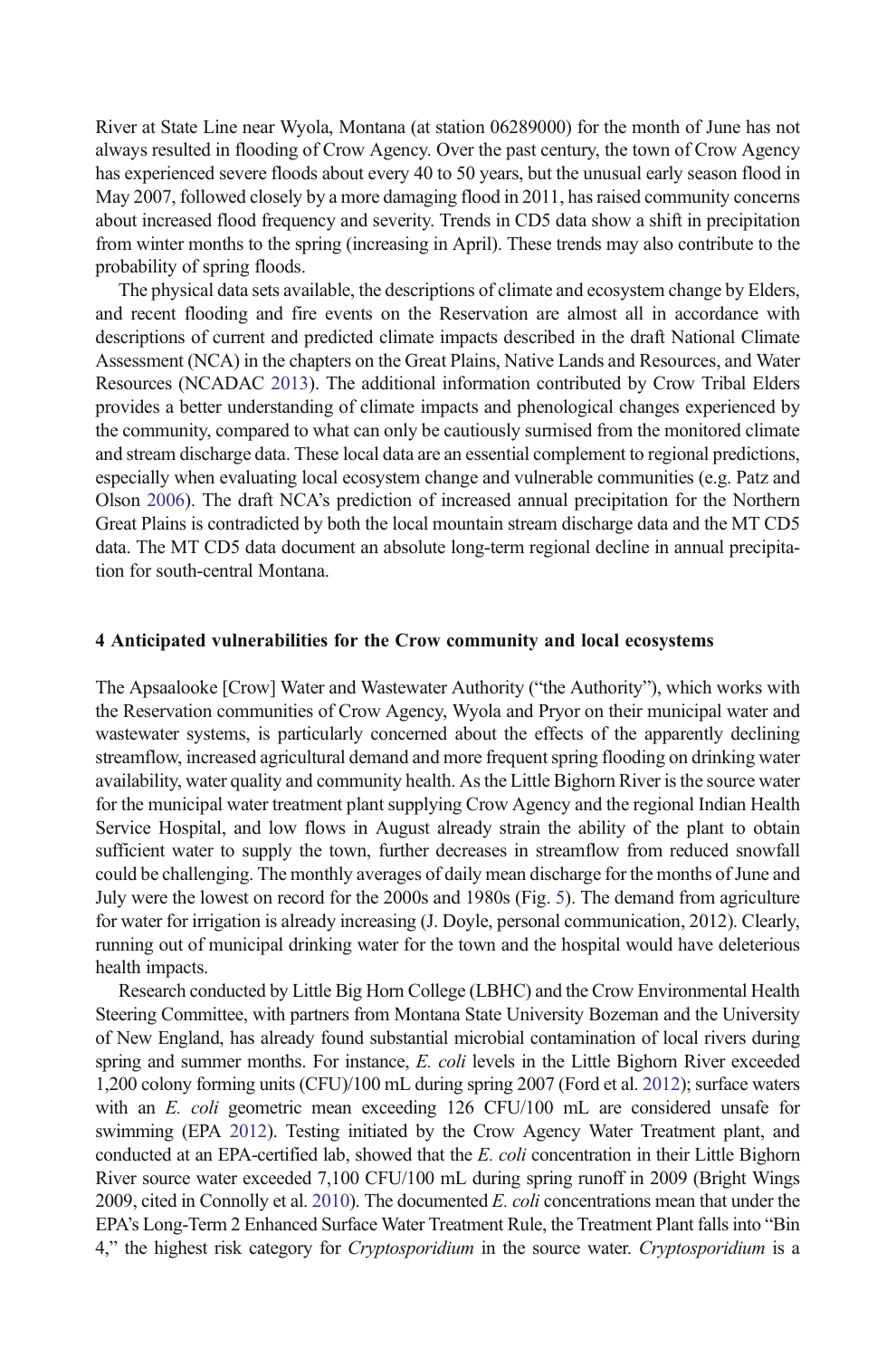protozoan pathogen, which in its oocyst form can survive in the environment for months, and is highly resistant to chlorination (US EPA [2001](#page-13-0)). The infective dose for humans is low, and an infection can be fatal for immune-compromised individuals (US EPA [2001\)](#page-13-0). Cryptosporidium has contaminated public water systems elsewhere in the US, especially after heavy precipitation coinciding with spring snow melt (Patz and Olson [2006](#page-13-0)). Hence, the Crow Agency Water Treatment Plant is required to meet additional treatment requirements for Cryptosporidium removal by October 1, 2014 (Connolly et al. [2010](#page-12-0)). The Tribe's limited operations and maintenance budget for water treatment strongly constrains technology choices. More frequent spring flooding will only exacerbate these municipal water treatment challenges.

Spring flooding incurs multiple health risks to community members. During the 1978 flood, the sewer clogged and sewage backed up into homes (Thackeray [2011](#page-13-0)). In 2011, the flood washed wastewater from the Lodge Grass lagoon into the Little Bighorn River, which in turn inundated downstream homes and businesses. Twenty-two homes were destroyed and over 200 were damaged (Olp [2011\)](#page-13-0). There was an increase in complaints about water damage to homes leading to mold infestation (M Eggers, personal communication, 2011). Molds release irritants and allergens, and can cause asthma attacks in some asthmatics (EPA [2010](#page-13-0)). Many people's wells were flooded; the Tribe's Environmental Protection Department subsequently shock chlorinated many of these wells but could not reach everyone affected. The Federal Emergency Management Administration's Montana Disaster Declaration designated the Crow Reservation as eligible for both Individual Assistance and Public Assistance (FEMA [2011\)](#page-12-0). Experiencing two severe floods within 5 years, there is community concern about the impacts of continued increased flood frequency and severity, possibly driven by climate change.

The Authority, the Crow Tribe, Little Big Horn College and the local Indian Health Service hospital, working together as the Crow Environmental Health Steering Committee, with the support of academic partner Montana State University Bozeman, are working on several mitigation strategies to reduce waterborne microbial health risks (Cummins et al. [2010a,](#page-12-0) [b](#page-12-0); Eggers et al. [2012](#page-12-0)). First, a low cost, high tech home water filtration system was pilot tested for home use. This system is proving to successfully treat river water for microbial contamination such as E. coli for only pennies a day, so it can be safely consumed. The filters could provide an option for safer ceremonial consumption of river water, for families who found this culturally acceptable. Second, EPA funding is being sought to work with local ranchers to reduce nonpoint source pollution from livestock manure. Third, there are collaborations with other researchers to better elucidate the health risks from microbial contamination of river water, especially Cryptosporidium and E. coli. Finally, there are community education events and partnerships with educators to expand water quality education in the schools.

Warmer summer temperatures are also affecting the Crow Agency municipal water supply's distribution system, with implications for community health. During summer 2012, the soils in Crow Agency became so dry and hard that soil surface impact more readily shattered the older, underground concrete-asbestos drinking water lines. Until breaks are detected and repaired, water lines are vulnerable to contamination, creating health risks for water consumers. This also wastes precious water and increases infrastructure maintenance costs for an already financially strained system. The Water Authority has successfully raised funds to upgrade the distribution system and is replacing these old, fragile water lines.

The effects of decreased snowfall and warmer temperatures on forest health, wildfire severity and hence also human health are another community concern. As mentioned above, drier and warmer weather improve conditions for forest pests such as bark beetles, resulting in more dead timber and greater fire risk (Voggesser et al. [2013](#page-13-0)). Across the state of Montana, more than 1.2 million acres burned in 2012 (NOAA [2012](#page-13-0))—the most acreage burned in recorded history, except for 1910 (Thackeray [2012](#page-13-0)).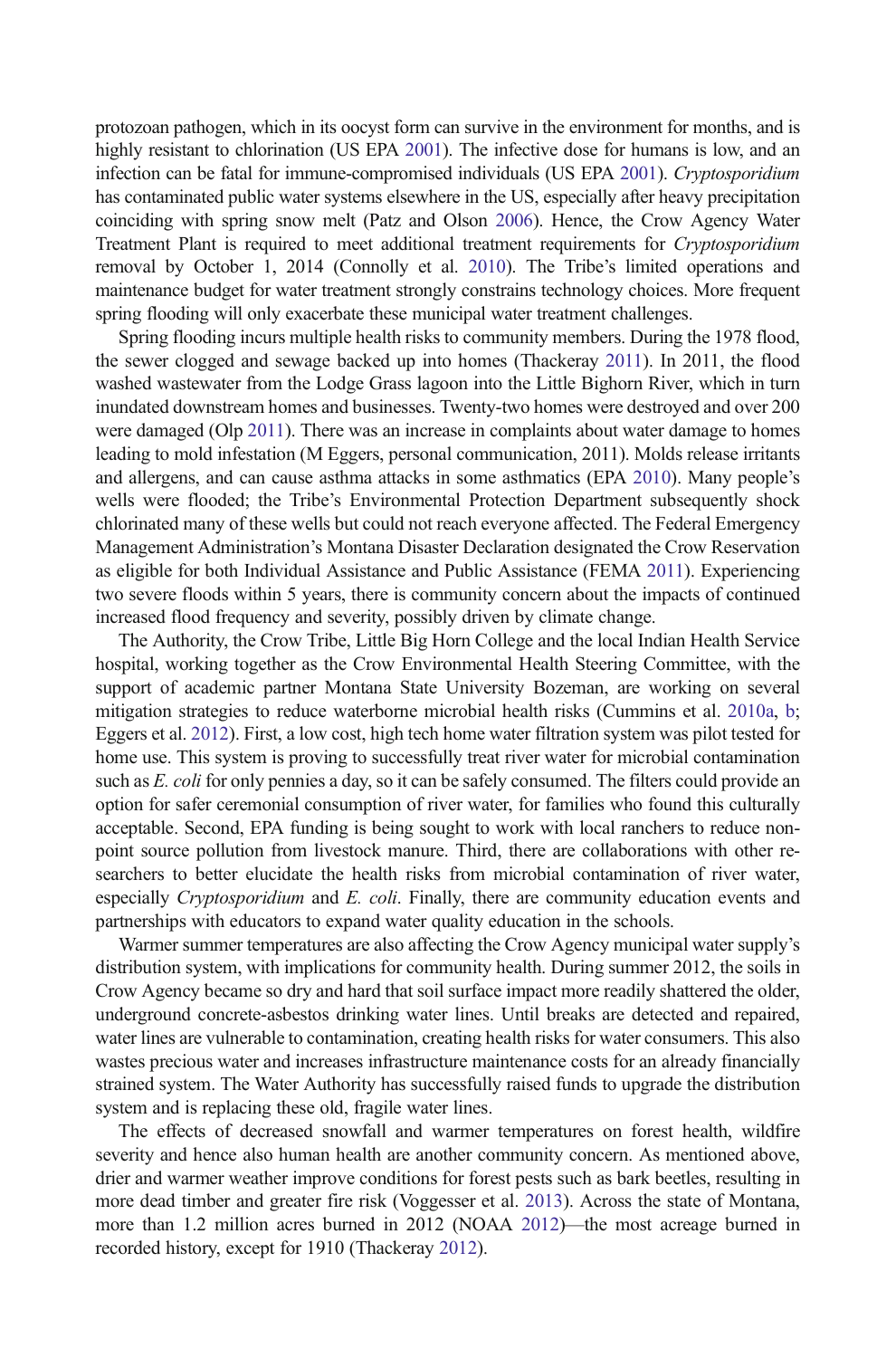The 2012 Sarpy Creek, Bad Horse, Plum Creek fires and more on the Crow Reservation resulted in the worst fire season in memory for the community. The fires were even worse on the adjoining Northern Cheyenne Reservation, where more than 60 % of their 445,000 acre Reservation burned. Homes and livestock were lost; the town of Lame Deer was evacuated; some areas were burned so badly the soil blistered, creating concern that the pastures and wildlife forage would not recover. If so, ranching and subsistence deer and elk hunting, vital to local families, could be impacted. There were days when the smoke was thick and heavy, but there are no measurements of air quality, so people concerned about the health risks had no way to assess the danger (J. Doyle, personal communication, 2013). This coming spring (2013), erosion is expected to become an issue for both soil and water quality. The full extent of the impacts of the 2012 fire season on land, water and human health are still unfolding.

#### 5 Conclusion

Meteorological data from Hardin and Crow Agency, the USGS streamflow-gauging station on the Little Bighorn River and MT CD5 exhibit trends predicted and observed to be the result of the Earth's average warming by  $0.7 \degree C$  this last century due to the greenhouse effect, with one exception: annual precipitation and apparently streamflow are declining, in contradiction to the prediction for increased precipitation in the Northern Great Plains (NCADAC [2013](#page-13-0)). Observations from Tribal Elders and the small amount of meteorological data available are in agreement. In addition, Elder observations suggest that the data trends are representative of the Little Bighorn River valley. Further investigation of these trends is needed to provide an account of when changes to ecosystems began, the magnitude of ecosystem changes that could be occurring, and any underlying mechanisms and stressors that may contribute to observed changes to plant and animal species.

The ecological effects of less snowfall, warmer temperatures, recently reduced streamflow, increasing flood frequency and fire severity are already being experienced by Crow Tribal members and other residents of Big Horn County. Additional research to understand and document the full extent of the consequent human health impacts has yet to be conducted. A "Climate Change Health Assessment," to include the steps of "scoping… surveying… analysis… and planning," as was conducted in northwest Alaskan villages (Brubaker et al. [2011b\)](#page-12-0) would be invaluable. Such an assessment would be essential for the Crow Reservation community to plan for mitigation of the impacts on water and subsistence food resources, forest health, agriculture, ranching and community health. Other Northern Plains communities are encouraged to examine their local climate data and consider and plan for current and future impacts of climate change on their local ecosystems, water resources and public health.

While changes in climate and health impacts have been researched and documented for Alaskan Native and Southwestern Tribal communities, much less has been published about impacts on Tribes in the Northern Great Plains (NCADAC [2013](#page-13-0)). Recent publications documenting how climate change is affecting snowmelt hydrology and streamflow timing in the northern Rocky Mountains (Pederson et al. [2010](#page-13-0); Hamlet et al. [2001\)](#page-12-0), as well as the draft National Climate Assessment (NCA) (NCADAC [2013\)](#page-13-0), suggest that Crow Reservation climate changes and concerns might be relevant to other communities in the region. Additionally, as local changes in climate shown in the NOAA record are not completely in agreement with the changes projected for the Northern Great Plains by the draft NCA (NCADAC [2013](#page-13-0)), there is a need for analyses at both local and regional scales. The addition of local data to regional projections is resulting in more engaged community discussions and will provide a better basis for community policy development and long range planning (Brubaker et al. [2011b](#page-12-0)). Therefore,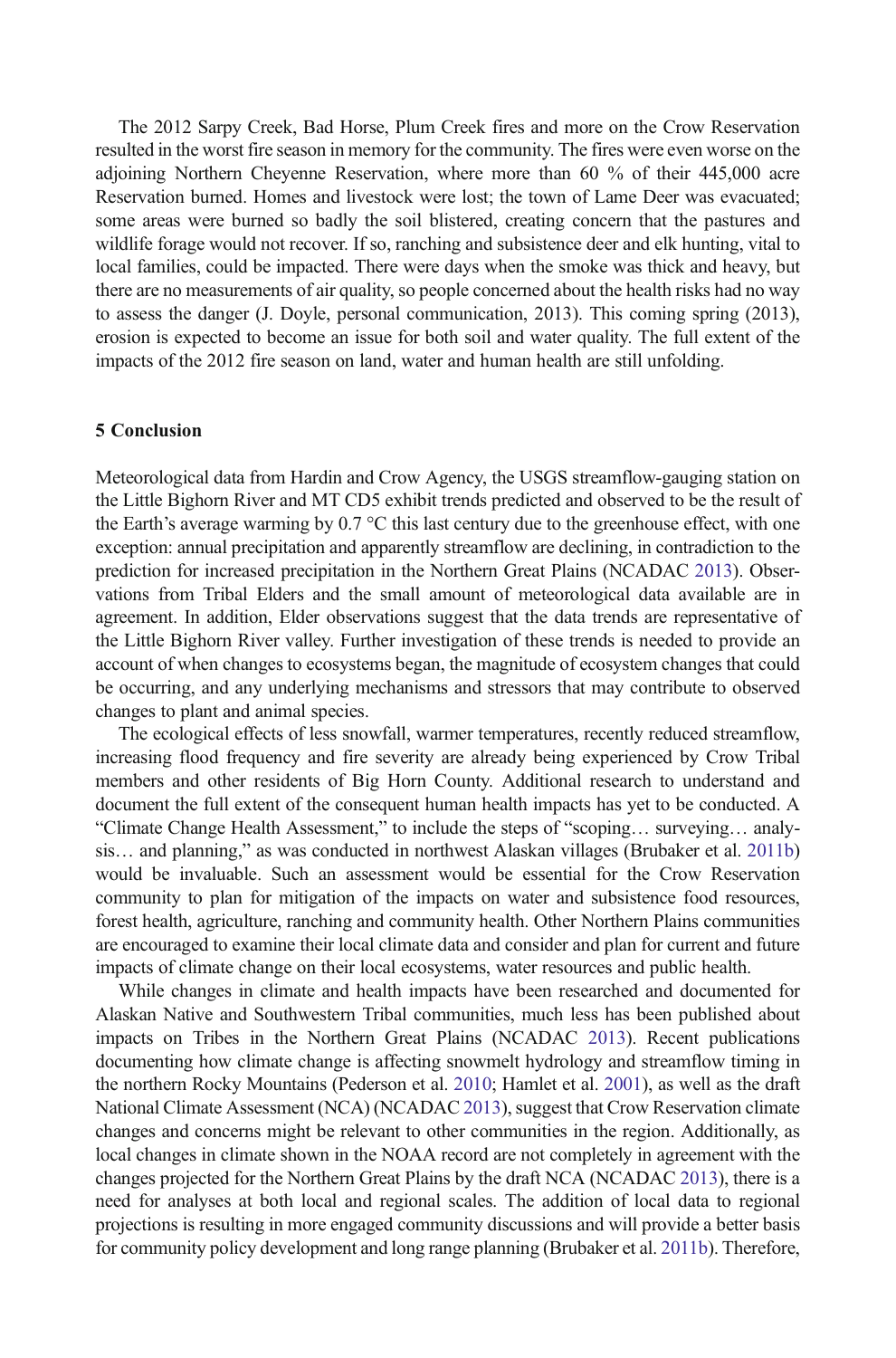<span id="page-12-0"></span>this article describes how the local weather and discharge data has been analyzed, and the potential public health impacts, as an example that could be useful for other communities.

Acknowledgments Thank you to the many Crow Tribal members who contributed their personal observations of changes to the Reservation's climate, water resources and phenology over the recent decades, and particularly to Sara Young, whose initial observations inspired this work. Anne Camper (Montana State University Bozeman), David Anning (Arizona Water Science Center, US Geological Survey) and anonymous reviewers provided useful suggestions.

The work at Little Big Horn College was supported by a NSF Course, Curriculum and Laboratory Improvement grant; Center for Native Health Partnerships' Grant #P20MD002317 from NIH's National Institute of Minority Health and Health Disparities; EPA STAR Research Assistance Agreement #FP91674401 and an EPA - National Center for Environmental Research Grant # R833706. The content is solely the authors' responsibility; it has not been formally reviewed by the funders and does not necessarily represent the official views of the NIH or the EPA. The EPA does not endorse any of the products mentioned.

#### **References**

- Asamoah SA, Bork EW (2010) Drought tolerance thresholds in cattail (Typha latifolia): A test using controlled hydrologic treatments. Wetlands 30:99–110. doi:10.1007/s13157-009-0005-2
- Brubaker M, Berner J, Chaven R, Warren J (2011a) Climate change and health effects in Northwest Alaska. Glob Health Action 4:8445. doi:10.3402/gha.v4i0.8445
- Brubaker MY, Bell JN, Berner JE, Warren JA (2011b) Climate change health assessment: a novel approach for Alaska native communities. Int J Circumpol Health 70:266–273
- Cayan DR, Kammerdiener SA, Dettinger MD, Capior JM, Peterson DH (2001) Changes in the onset of spring in the Western United States. Bull Am Meteorol Soc 82(3):399–415
- Connolly J, Eggers M, Bugni S, Nichols L, Allen C (2010) Crow agency water treatment analysis. Report prepared for the Crow Tribe
- Cummins C, Doyle J, Kindness L, Young S, Ford T and Eggers M (2010) Community based risk assessment of exposure to contaminants via water sources on the crow reservation in Montana. Panel presentation, National Tribal Science Forum. June 6–10, 2010. Traverse City, Michigan. http://www.epa.gov/osp/tribes/ NatForum10/ntsf10\_3t\_Ford.pdf
- Cummins C, Doyle JT, Kindness L, Lefthand MJ, Bear Don't Walk UJ, Bends A, Broadaway SC, Camper AK, Fitch R, Ford TE, Hamner S, Morrison AR, Richards CL, Young SL, Eggers MJ, Bends A, Broadaway SC, Camper AK, Fitch R, Ford TE, Hamner S, Morrison AR, Richards CL, Young SL, Eggers MJ (2010b) Community-based participatory research in Indian country: improving health through water quality research and awareness. Fam Commun Health 33(3):166–174, PMCID #20531097. http:// www.ncbi.nlm.nih.gov/pmc/articles/PMC3070444/pdf/nihms-279604.pdf
- Eggers MJ, Doyle JT, Old Coyote TJ and Camper AK (presenters), Crow Environmental Health Steering Committee and Ford, TE (2012) Addressing health disparities and learning science through community based participatory research, Crow Reservation, Montana. Invited panel presentation, NIH Summit on the Science of Eliminating Health Disparities. Dec. 17, 2012. National Harbor, MD
- Evangelista PH, Kumar S, Stohlgren TH, Young NE (2011) Assessing forest vulnerability and the potential distribution of pine beetles under current and future climate scenarios in the Interior West of the US. For Ecol Manag 262:307–316
- Federal Emergency Management Administration (2011) FEMA-1976-DR, Montana Disaster Declaration as of 07/26/ 2011. Washington, DC. http://dnrc.mt.gov/wrd/water\_op/floodplain/flood\_information/disaster\_declaration.pdf. Accessed 24 Jan 2013
- Ford TE, Eggers MJ, Old Coyote TJ, Good Luck B, Felicia DL. Additional contributors: Doyle JT, Kindness L, Leider A, Moore-Nall A, Dietrich E, Camper AK (2012) Comprehensive community-based risk assessment of exposure to water-borne contaminants on the Crow Reservation. EPA Tribal Environmental Health Research Program Webinar. October 17, 2012. http://epa.gov/ncer/tribalresearch/multimedia/index.html#oct172012-100
- Hamlet AF, Fluharty D, Lettenmaier DP, Mantua NJ, Miles EL, Mote PW, Whitely-Binder L (2001) Effects of climate change on water resources in the Pacific Northwest: impacts and policy implications. Preparatory White Paper for Climate and Water Policy Meeting, Climate Impacts Group
- Lynn K, Daigle J, Hoffman J, Lake FK, Michelle N, Ranco D, Viles C, Voggesser G, Williams P (2013) The impacts of climate change on tribal traditional foods. Clim Chang. doi:10.1007/s10584-013-0736-1